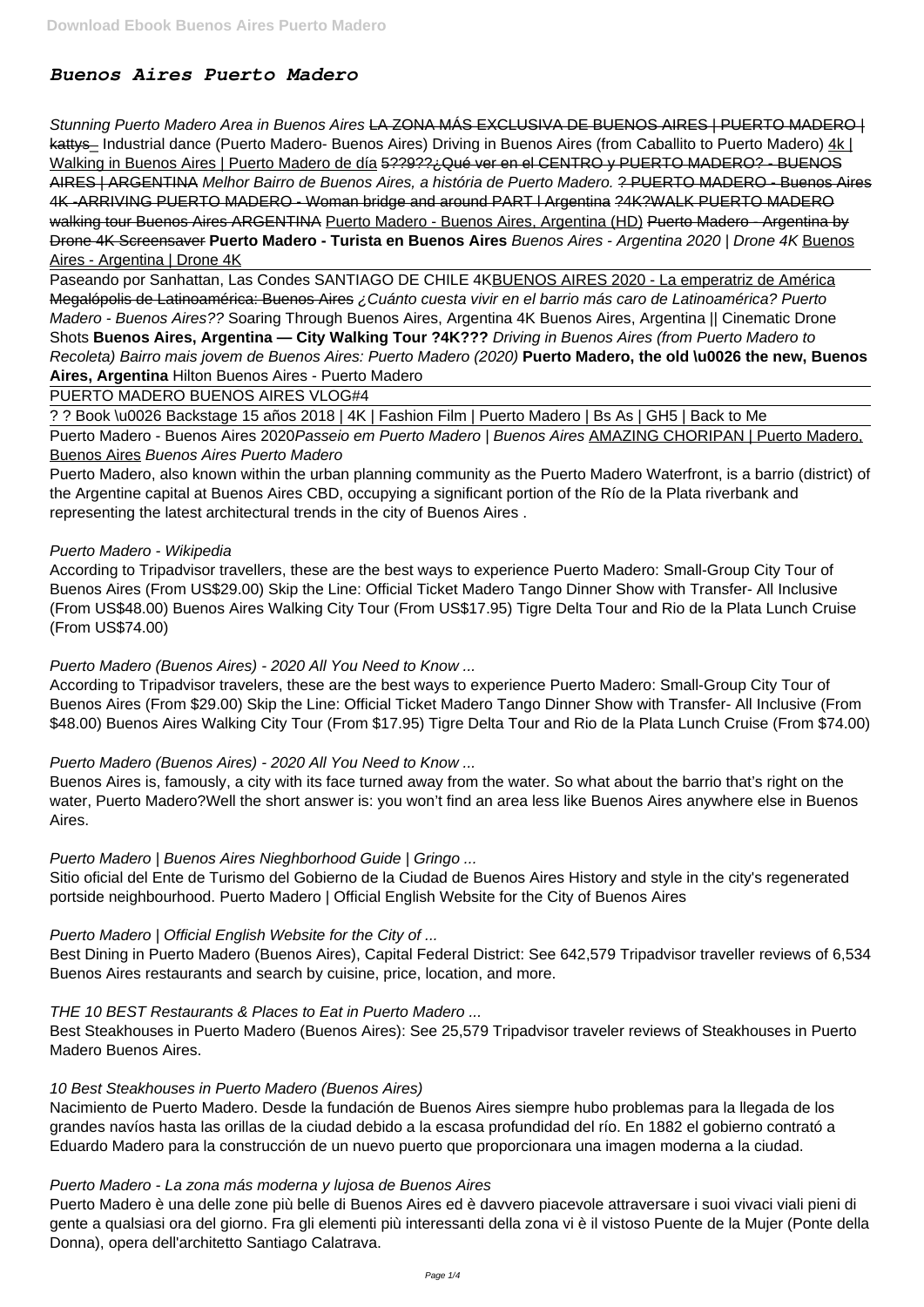# Puerto Madero - La zona più moderna di Buenos Aires

Live, love and enjoy Buenos Aires with style. Wake up in the trendy neighborhood of Puerto Madero, take a walk along the dams. Enjoy unique views of the city from your private balcony. A magnificent experience awaits you.

# Hotel Madero | Home

The Port of Buenos Aires is the principal maritime port in Argentina. Operated by the Administración General de Puertos, a state enterprise, it is the leading transshipment point for the foreign trade of Argentina. The current port is located in the city's Retiro ward, and is colloquially known as Puerto Nuevo. The Port of Buenos Aires handles around 11 million metric tons of cargo annually; Dock Sud, which is owned by the Province of Buenos Aires, is south of the city proper, and handles ...

# Port of Buenos Aires - Wikipedia

Puerto Madero is Buenos Aires' thriving redeveloped port area. Although it lay abandoned for almost a century, a major redevelopment in the 1990s gave it a new purpose. Today, wide tree-lined walkways follow the waterfront, offering views of luxury apartments, refurbished redbrick warehouses and yachts bobbing in the river.

# Visit Puerto Madero: Best of Puerto Madero, Buenos Aires ...

Hilton Buenos Aires, Argentina, is a landmark in the upscale harborside area of Puerto Madero. With modern rooms, upscale dining and some of the best views in Buenos Aires.

# Hilton Buenos Aires Hotel in Puerto Madero

Casino Buenos Aires – Elvira Rawson de Dellepiane Nº 1 – Dársena Sur – Puerto de Buenos Aires. (1107) – + 54 11 4363.3100

# Casino Buenos Aires – Casino Buenos Aires

Puerto Madero é uma das zonas mais atraentes de Buenos Aires e é um verdadeiro prazer passear por suas vias cheias de gente a qualquer hora do dia. Entre os pontos turísticos da zona se destaca a Ponte da Mulher (Puente de la Mujer), obra do artista Santiago Calatrava.

Stunning Puerto Madero Area in Buenos Aires LA ZONA MÁS EXCLUSIVA DE BUENOS AIRES | PUERTO MADERO | kattys Industrial dance (Puerto Madero- Buenos Aires) Driving in Buenos Aires (from Caballito to Puerto Madero) 4k | Walking in Buenos Aires | Puerto Madero de día 5??9??¿Qué ver en el CENTRO y PUERTO MADERO? - BUENOS AIRES | ARGENTINA Melhor Bairro de Buenos Aires, a história de Puerto Madero. ? PUERTO MADERO - Buenos Aires 4K -ARRIVING PUERTO MADERO - Woman bridge and around PART l Argentina ?4K?WALK PUERTO MADERO walking tour Buenos Aires ARGENTINA Puerto Madero - Buenos Aires, Argentina (HD) Puerto Madero - Argentina by Drone 4K Screensaver **Puerto Madero - Turista en Buenos Aires** Buenos Aires - Argentina 2020 | Drone 4K Buenos Aires - Argentina | Drone 4K

# Puerto Madero - A zona mais moderna e luxuosa de Buenos Aires

As the hottest new neighborhood in Buenos Aires, Puerto Madero sports the latest trends in architecture and now sports the hottest eatery as well, Hard Rock Cafe. Our new Cafe location is set on a coastal strip close to the old docks and vintage storage sheds used to store ship cargo. They were recycled to give our building elegant offices and luxurious restaurants.

Paseando por Sanhattan, Las Condes SANTIAGO DE CHILE 4KBUENOS AIRES 2020 - La emperatriz de América Megalópolis de Latinoamérica: Buenos Aires ¿Cuánto cuesta vivir en el barrio más caro de Latinoamérica? Puerto Madero - Buenos Aires?? Soaring Through Buenos Aires, Argentina 4K Buenos Aires, Argentina || Cinematic Drone Shots **Buenos Aires, Argentina — City Walking Tour ?4K???** Driving in Buenos Aires (from Puerto Madero to Recoleta) Bairro mais jovem de Buenos Aires: Puerto Madero (2020) **Puerto Madero, the old \u0026 the new, Buenos Aires, Argentina** Hilton Buenos Aires - Puerto Madero

# Hard Rock Cafe Puerto Madero | Buenos Aires Restaurants

Introducción Buenos Aires Puerto Madero. Es el barrio más nuevo de la ciudad de Buenos Aires y lo último en tendencia arquitectónica. Emplazado en una franja ribereña donde se erigen […] Más Info. Buque Museo Fragata A.R.A. Presidente Sarmiento (Puerto Madero)

# Recorrido Turístico en Buenos Aires: Puerto Madero ...

Featuring an outdoor swimming pool, a fitness center, a shared lounge and a garden, Puerto Madero is located in the the apartment district of Buenos Aires, only 1.5 miles from Plaza de Mayo. This apartment provides a 24-hour front desk and free WiFi. The air-conditioned apartment consists of 1 separate bedroom, 1 bathroom with a hairdryer, a seating area area, and a living room.

PUERTO MADERO BUENOS AIRES VLOG#4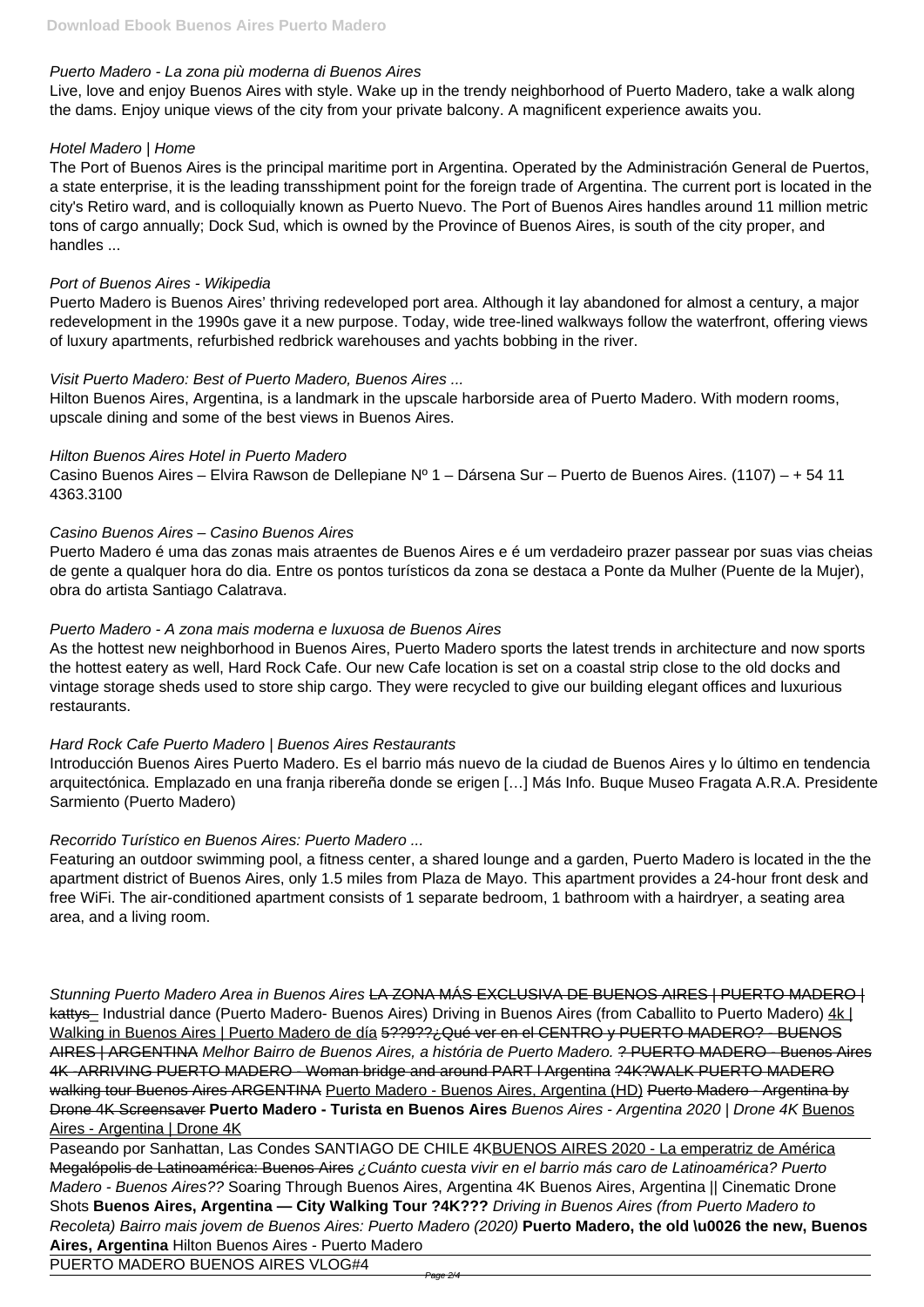# ? ? Book \u0026 Backstage 15 años 2018 | 4K | Fashion Film | Puerto Madero | Bs As | GH5 | Back to Me

Puerto Madero - Buenos Aires 2020 Passeio em Puerto Madero | Buenos Aires AMAZING CHORIPAN | Puerto Madero, Buenos Aires Buenos Aires Puerto Madero

Puerto Madero, also known within the urban planning community as the Puerto Madero Waterfront, is a barrio (district) of the Argentine capital at Buenos Aires CBD, occupying a significant portion of the Río de la Plata riverbank and representing the latest architectural trends in the city of Buenos Aires .

# Puerto Madero - Wikipedia

According to Tripadvisor travellers, these are the best ways to experience Puerto Madero: Small-Group City Tour of Buenos Aires (From US\$29.00) Skip the Line: Official Ticket Madero Tango Dinner Show with Transfer- All Inclusive (From US\$48.00) Buenos Aires Walking City Tour (From US\$17.95) Tigre Delta Tour and Rio de la Plata Lunch Cruise (From US\$74.00)

# Puerto Madero (Buenos Aires) - 2020 All You Need to Know ...

According to Tripadvisor travelers, these are the best ways to experience Puerto Madero: Small-Group City Tour of Buenos Aires (From \$29.00) Skip the Line: Official Ticket Madero Tango Dinner Show with Transfer- All Inclusive (From \$48.00) Buenos Aires Walking City Tour (From \$17.95) Tigre Delta Tour and Rio de la Plata Lunch Cruise (From \$74.00)

# Puerto Madero (Buenos Aires) - 2020 All You Need to Know ...

Buenos Aires is, famously, a city with its face turned away from the water. So what about the barrio that's right on the water, Puerto Madero?Well the short answer is: you won't find an area less like Buenos Aires anywhere else in Buenos Aires.

# Puerto Madero | Buenos Aires Nieghborhood Guide | Gringo ...

Sitio oficial del Ente de Turismo del Gobierno de la Ciudad de Buenos Aires History and style in the city's regenerated portside neighbourhood. Puerto Madero | Official English Website for the City of Buenos Aires

# Puerto Madero | Official English Website for the City of ...

Best Dining in Puerto Madero (Buenos Aires), Capital Federal District: See 642,579 Tripadvisor traveller reviews of 6,534 Buenos Aires restaurants and search by cuisine, price, location, and more.

# THE 10 BEST Restaurants & Places to Eat in Puerto Madero ...

Best Steakhouses in Puerto Madero (Buenos Aires): See 25,579 Tripadvisor traveler reviews of Steakhouses in Puerto Madero Buenos Aires.

# 10 Best Steakhouses in Puerto Madero (Buenos Aires)

Nacimiento de Puerto Madero. Desde la fundación de Buenos Aires siempre hubo problemas para la llegada de los grandes navíos hasta las orillas de la ciudad debido a la escasa profundidad del río. En 1882 el gobierno contrató a Eduardo Madero para la construcción de un nuevo puerto que proporcionara una imagen moderna a la ciudad.

# Puerto Madero - La zona más moderna y lujosa de Buenos Aires

Puerto Madero è una delle zone più belle di Buenos Aires ed è davvero piacevole attraversare i suoi vivaci viali pieni di gente a qualsiasi ora del giorno. Fra gli elementi più interessanti della zona vi è il vistoso Puente de la Mujer (Ponte della Donna), opera dell'architetto Santiago Calatrava.

# Puerto Madero - La zona più moderna di Buenos Aires

Live, love and enjoy Buenos Aires with style. Wake up in the trendy neighborhood of Puerto Madero, take a walk along the dams. Enjoy unique views of the city from your private balcony. A magnificent experience awaits you.

Hotel Madero | Home

The Port of Buenos Aires is the principal maritime port in Argentina. Operated by the Administración General de Puertos, a state enterprise, it is the leading transshipment point for the foreign trade of Argentina. The current port is located in the city's Retiro ward, and is colloquially known as Puerto Nuevo. The Port of Buenos Aires handles around 11 million metric tons of cargo annually; Dock Sud, which is owned by the Province of Buenos Aires, is south of the city proper, and handles ...

#### Port of Buenos Aires - Wikipedia

Puerto Madero is Buenos Aires' thriving redeveloped port area. Although it lay abandoned for almost a century, a major redevelopment in the 1990s gave it a new purpose. Today, wide tree-lined walkways follow the waterfront, offering views of luxury apartments, refurbished redbrick warehouses and yachts bobbing in the river.

Visit Puerto Madero: Best of Puerto Madero, Buenos Aires ...

Hilton Buenos Aires, Argentina, is a landmark in the upscale harborside area of Puerto Madero. With modern rooms, Page 3/4